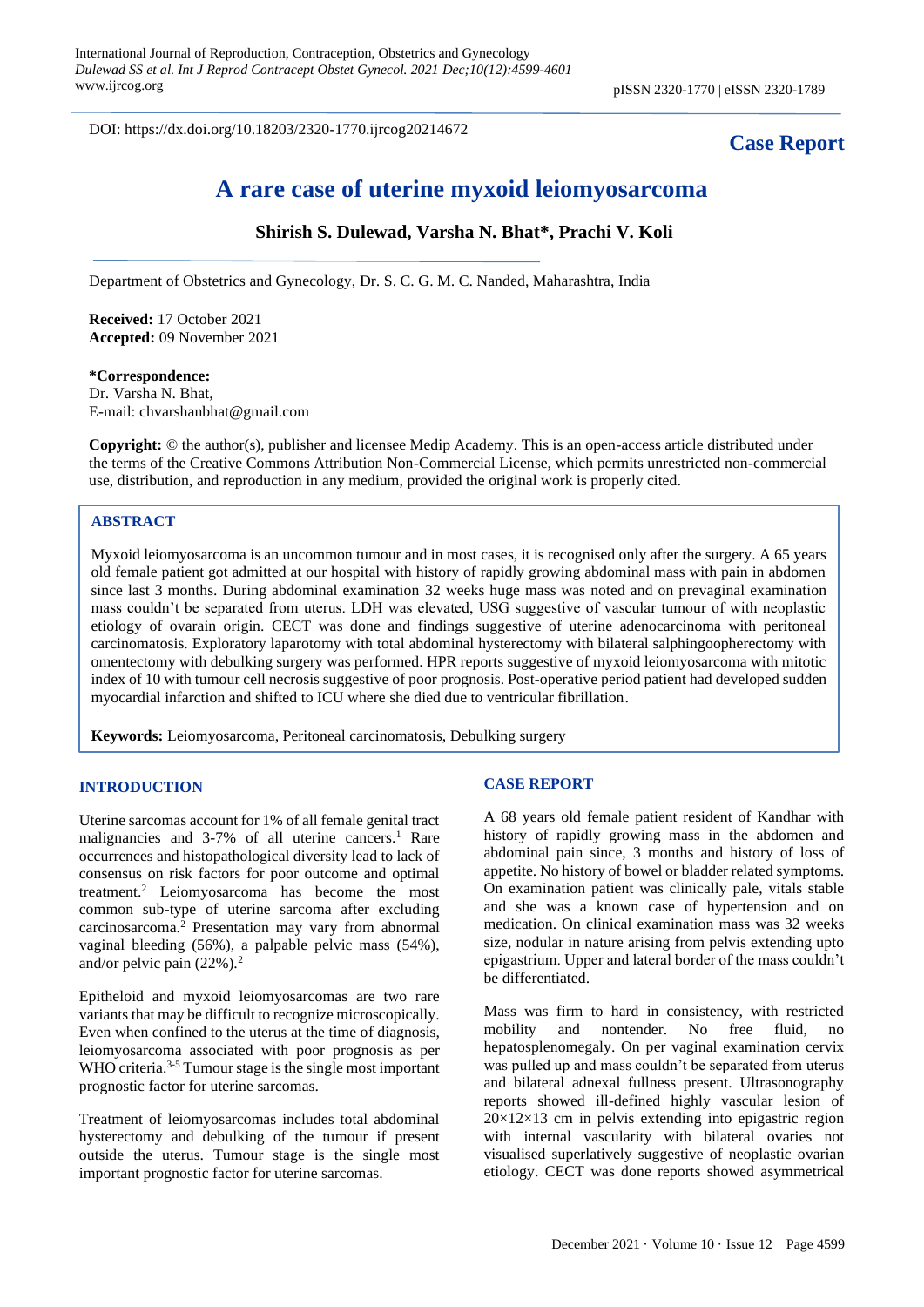heterogeneously enhancing soft density lesion not separately seen from body and fundus of the uterus with peritoneal carcinomatosis suggestive of endometrial adenocarcinoma. Report of pap smear indicated chronic cervicitis. Serum LDH was elevated, CA-125 and other laboratory investigations were within normal limit. Patient was posted for exploratory laparotomy after surgical fitness. Intraoperatively enlarged uterus of 30-32 weeks size with mass densely adherent to omentum and anterior abdominal wall. Mass was originating from uterine fundus. Lobulated mass with solid, cystic and hemorrhagic component within and abundant mucoid degeneration. Total abdominal hysterectomy with bilateral salpingoopherectomy with omentectomy with debulking surgery was performed.

Diffuse spread of semisolid mucinous tumour seedings into peritoneal cavity and omentum. Peritoneal biopsy was taken and sent for HPR. Gross specimen showed necrotic endometrial growth. Intra-operatively patient was transfused 3 units of blood. Histopathology reports suggestive of myxoid leimyosarcoma with myxoid deposits on omentum with high mitotic index of 10 with tumour cell necrosis. Peritoneum was free from tumour cell infiltration. Post-operative period patient had 2 pints blood transfusion. On post-operative day 12 patient had developed sudden myocardial infarction and shifted to ICU and where she died due to ventricular fibrillation (VF).



**Figure 1: Lobulated mass of 32 weeks size with omental adhesions and peritoneal carcinomatosis noted.**



**Figure 2: Subserosal bosselated growth from fundus of the uterus measuring 20×15×15 cm.**



**Figure 3: Debulking surgery was performed and the specimen weighted 8 kg.**

#### **DISCUSSION**

Myxoid leiomyosarcoma (mLMS) known as an aggressive tumour with high morbidity and mortality.<sup>6</sup> Preoperatively it is difficult to diagnose LMS as there are no reliable diagnostic methods are available. High doppler score on USG suggested of malignant origin as in our case. Our patient presented with rapidly growing mass abdomen which could be one of the major presenting complaints other than abnormal vaginal bleeding.

Serum LDH was elevated which can be used as a useful biochemical marker in the evaluation of cases of LMS as in our case. Aim of the surgery was complete cytoreduction i.e. debulking surgery which included total abdominal hysterectomy with bilateral salpingoopherectomy with omentectomy as followed in most of the cases. Lymph node dissections are not usually recommended as their involvement is seen in  $\langle 3\% \rangle$ . Diagnosis of LMS and determination of its stage are only based on HPR report after surgery. HPR reports revealed high grade tumour with necrotic cells with poor prognosis

#### **CONCLUSION**

Due to their rarity, uterine sarcomas may not be suitable for screening. Peri- or postmenopausal women of above 45 years ago with abnormal uterine bleeding and rapidly growing uterine mass should be examined by D and C or endometrial biopsy with sophisticated imaging techniques to rule out LMS. As there are no satisfying or reliable data on adjuvant strategy or therapeutic modalities and hence treatment option to be considered on an individual basis and after decision-sharing with the patient. There is a need for uterine LMS registration centres regionally which can offer consented and consistent therapy recommendations to gain more knowledge of this rare malignancy.

*Funding: No funding sources Conflict of interest: None declared Ethical approval: Not required*